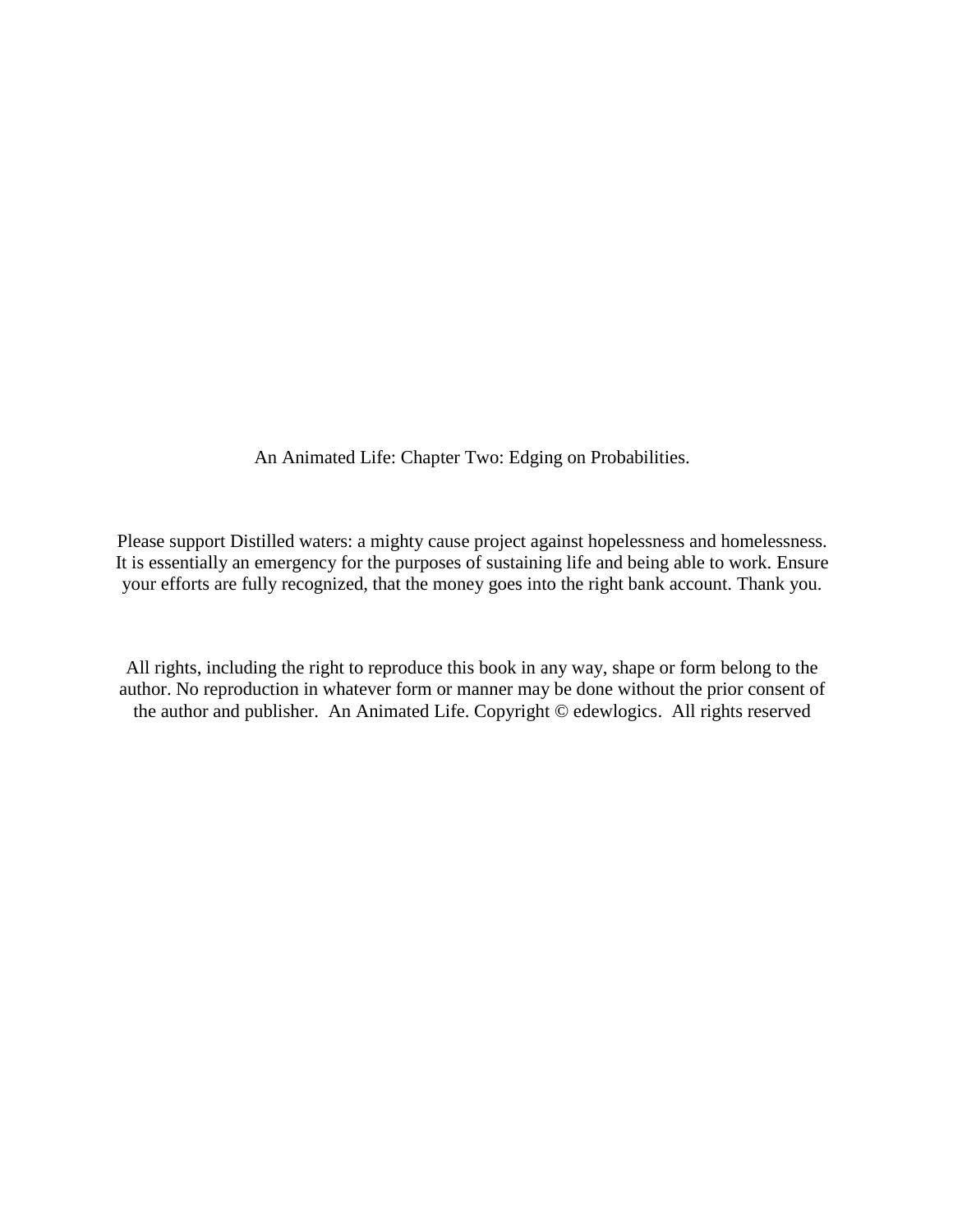Unlike, natural atmospheric propensity, universal laws of physics have a habit of not entertaining the unexpected, the absurd. Atmospheric climate for instance has the habit for unpredictability more or less dependent on the atmospheric state of nature from one spatial-temporal moment to the other. I will use the term "absurd" here because it is eventually inevitable when we relate vectored space with universal laws. An absurd in space is some agent of spatial-temporal displacement relative to a definite causation without origination nor particulate destination. Clouds are absurd. Weather conditions are absurd. On the universal front, asteroids are absurds. unlike universal laws, absurds are unpredictable and primarily effects.

The absurd projects its own relativity sequences. Such, it has essential and historical feasibility. As it becomes universally impossible to pass an absurd for another alien to it, it becomes inevitable that an absurd must pass essential and historical feasibility tests. I take this moment to root the necessity for essential individuality because I believe mistakes are made in science but none is costlier or deadlier than the science of identity. Essentializing identity must go beyond scientific postulates, beyond ego-driven toxic evolutionary conceptions comparing one human to another, trivializing one human's life relative to another.

This is unnatural ill-driven science that must be eradicated completely. All human life must be beyond evolutionary conceptions and postulations because these projections are eventually useless to all observable scientific traits on evolution. That is, depending on differing implications of states of nature, survival traits can never be mediated as specific. Traits are never truly observable when survival dependent traits are designed by the unpredictability of states of nature within survivable environments. In other words, it becomes of richer spirit to inject humanity into science than science into humanity. Humanity and individuality are as much a measure of essential and historical life as well as essential and historical absurds. Absurds don't obey the law of effects. They never do. They are not natural phenomenon considerable for favorability or unfavourability. They are not open to choices. They are relative to causations strictly without choice. They are inevitable.

Another essential trait of absurds we must stipulate is that they don't obey the laws of contraposition. It becomes impossible to stipulate a condition without rendering the procedural and factual necessity of its relativity sequences and inevitably consequences. It will be impossible to say if A then B and if not A then not B because it becomes impossible to say if A then B without A and B having the same relativity sequences. If A then A need not be said in projecting relativity sequences but must be necessitated in vectoral space for identity purposes. If A then B needs to be projected, B being a necessary consequent but not an intrinsic or sufficient one, B then A, the converse, cannot be stipulated.

There are sometimes B, despite being referentially relative may also be a contradiction. In that case, the moment there is a contradiction, there must be a consequential infraction. Consequential infraction of the like of strict identities inducts absurds for A relative to B. The consequential infractions in this case will be from the consequential spatial-temporal disposition upon which from A then B,  $A\neq B$  is resultant from a horizontal projection of A to B, and from a disposition upon which B≠A is resultant on vertical projection downward from B to A. Here I must define probabilistic space relative to vectored space because we're still in it at the moment.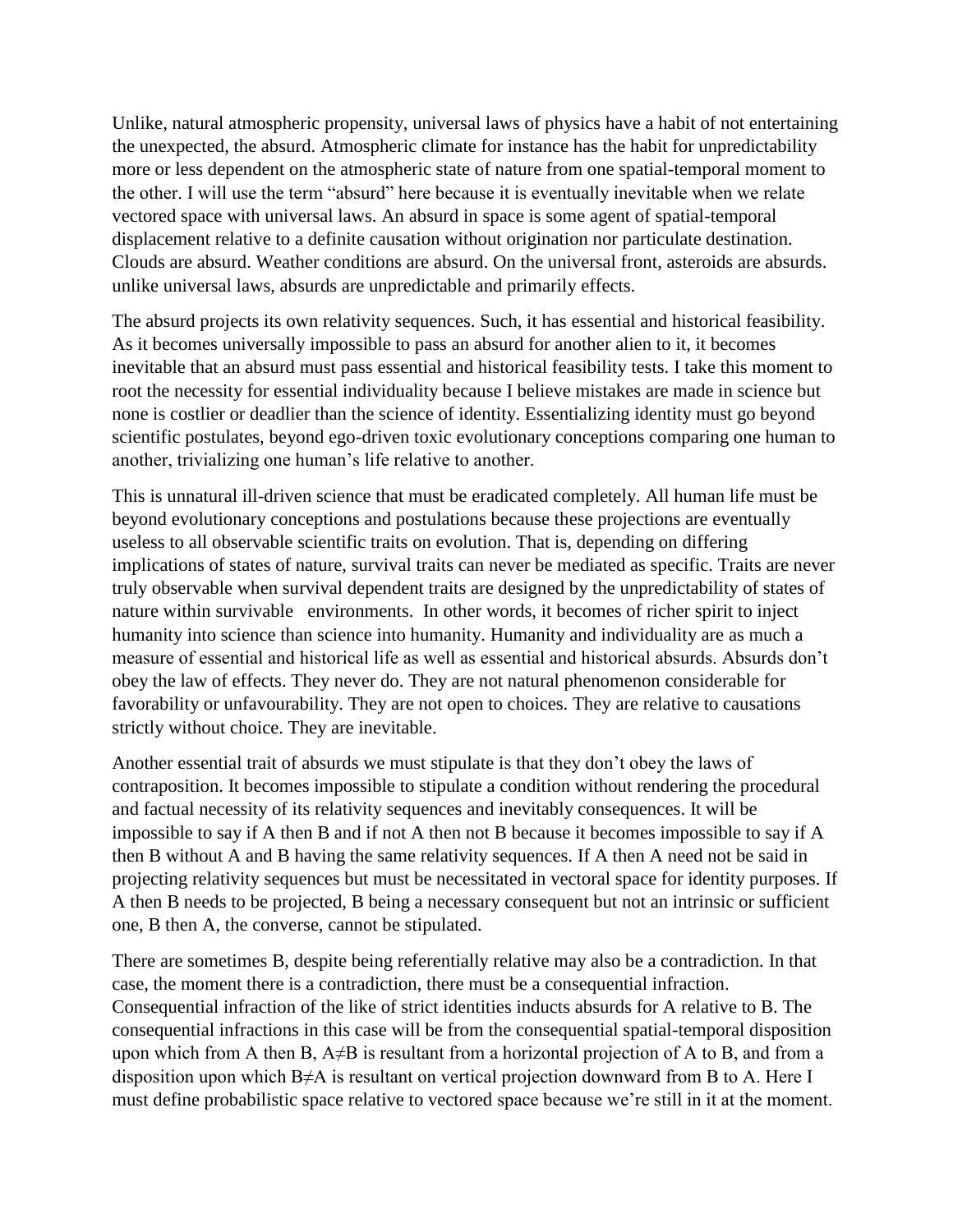Probabilistic space is not vectored space but rather a space made up of reactionary, counterreactionary effects. Vectored spaces must know causation. If there is no essential life, it will be impossible to reckon momentum with changes necessitating the presence of life.

Being something other, especially a contradiction to what you are is unfavorable to essential being in probabilistic space. There is a real and vectored projection towards the very fulfilment of the genetic prescriptions of being. This cannot be cheated because it is a natural procedure. It is not alienable. It must occur for particular being to exist. The consequential infraction must inevitably curate or remedy the nonessential identity towards an essential one.

Every valid or validating reference point requires a prevalent self-intuitive working coordinate system for the dedication, depiction of positions and times to events in probabilistic space. In chapter eleven of this book we will begin the journey to find such nature-made x coordination. If life was taken from nature, nature must reclaim it every step of the way. Natural life must reckon with absurds. Meanwhile, in this chapter we are going to edge probabilistic space in two ways, edging and landing. In other words, our journey must comply with all spatial temporal universal laws every step of the way.



One dawn, at the height of the pandemic, the police harassed me out of my sleeping tent at a public forested space no one wanted to be in. I took my tent and anything I called belongings and hid it in a different part of the forested area. When I got back in the evening, there was nothing to speak of. It was going to snow that night. I had no clothing for cover, no shelter, nothing but the clothes I had on. It would go on to be one of the deadliest nights I spent in homelessness.

My body, my physio-anatomical make up, psychophysiological make up was throne into the gravest mass effective conditioning for environmental absurdity. Nothing I experienced, endured, could ever be thrown into some storybook category. My pain was acute, my mind felt like some psychosomatic hunting space for a billion and one nerve-ending parasitic viruses prevalent from their very own ineffectiveness. The snow, that absurdity in placement, was a negation for essential life. And it couldn't be truer in that moment as I survived not just the night but the snow as well.

There were times I felt my heart could stop any minute just from the level of the absorption of cold my body suffered. But my body, knowing warmth from extreme natural spatial-temporal exposure to it, had to be the very body to own the absurdity of extreme cold. All the points that mattered was on me. If my body couldn't survive it on its own natural merit, I couldn't survive it. I survived it.

There is tragedy unspoken when sanity stops to regress its steps, losing the moment of integrated embodiment to nothing at all in her history. And insanity welcomes a new synthetic faculty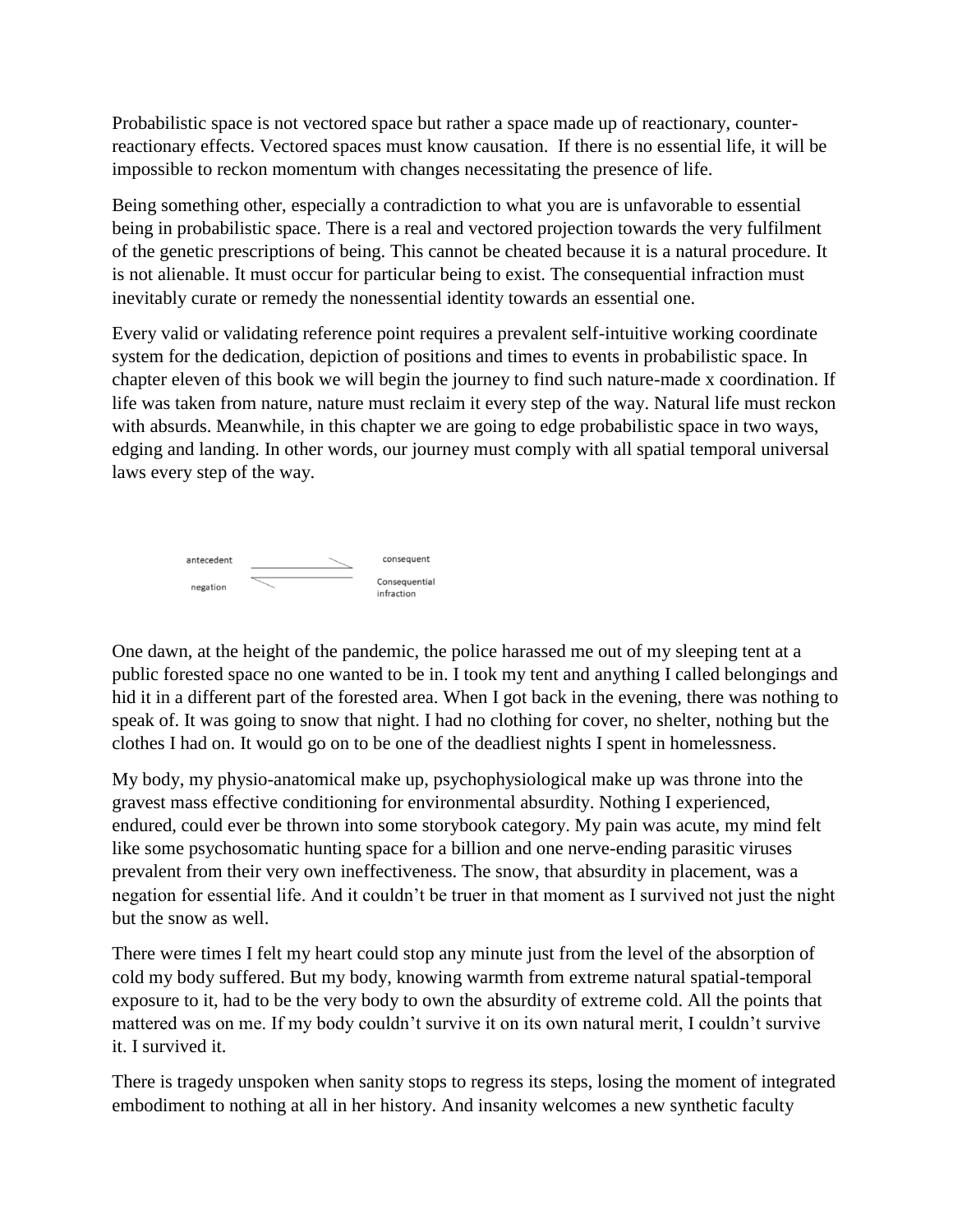bordering that most indefinite fabric of catastrophic human event unrelatable to its causation. The defect has a history. It is a history of the machines or some progress dead to nature. Here I must digress as I must get back to life, back to the hardship of reality, of a homeless woman thrown out like trash and must now struggle to find herself differently than whoever she could have been. That woman was already dead.

Let's engage in probabilistic reasoning for a few moments. Here we engage the probability of two trees falling close to my head from the east and from the west differently than we discussed earlier. The probability of an event occurring incurs a spatial-temporal probability value of one and it is always a positive number. The probabilistic space value for probability stakes equals one. The number of objects will be two, two trees and there is only one event, the same event, falling. In how many possible ways can those trees fall, in consequent or antecedent order as effects, in numeric prior to later order and vice versa as events, or any other form of orderoriented eventualities possible here? When order matters, permutations, the result is two. When order does not matter, combinations, it is also two. We must invoke a binary system in spatialtemporal realistic environment. And because we have encountered negation resulting from consequential infractions, we must proceed with complex numbers and an ability to sustain them in space. We induce a root system with the absurd within the complex binary system with I squared equals 1 ( $i^2 = -1$ ), remove the relative y in the complex equation so not to encounter a consequential infraction. Our base third dimensionality equation becomes  $z = x + xi$ . This is important because there is no xyz possibility. X is completely independent for this journey. Here is a very interesting way the science dictionary describes a binary system:

*A binary system is a system of two objects in space (usually stars, but also brown dwarfs, planets, galaxies, or asteroids) which are so close that their gravitational interaction causes them to orbit about a common center of mass. Some definitions (e.g. that of double planet, but not that of binary star) require that this center of mass is not located within the interior of either object. A multiple system is like a binary system but consists of three or more objects.*

To map this on a graphing calculator we put in the equation and tip the scale all the way to -10 to get a feel of what's going on in the binary system. At -1, the indicator is completely flat on the x axis. At -10, you will realize that x has made a move from the first quadrant to the  $2<sup>nd</sup>$  quadrant without any help whatsoever from the y or parity with the y. But the significant changes become even more noticeable when you take the derivatives and the limit of the derivatives. At -10 to -1 and -10 to 1 the limit to the derivatives are the same and they necessitate denominators. Nothing happens. At -10 to 2, something very interesting happens, we get minus forty-eight-d minus forty-eight-id (- 48d – 48id), with the derivative taken strictly with respect to x. x did this by her own merit, getting rid of the number 2 denominator. In fact, I was tempted to add the two together ignoring the complex number factor to get  $-106$  to further validate  $4<sup>th</sup>$ ,  $5<sup>th</sup>$ , and the extended 6<sup>th</sup> dimensionality possibility discussed in the book *Ignorance and Poliopolitics*.

What has happened here? x has made a move directly backing the positive y axis to trace an arc relative to herself completely exclusive of y. This is very interesting but it is the beginning of a work I am committed to in this book, to find a foundation for and sustenance of an identity